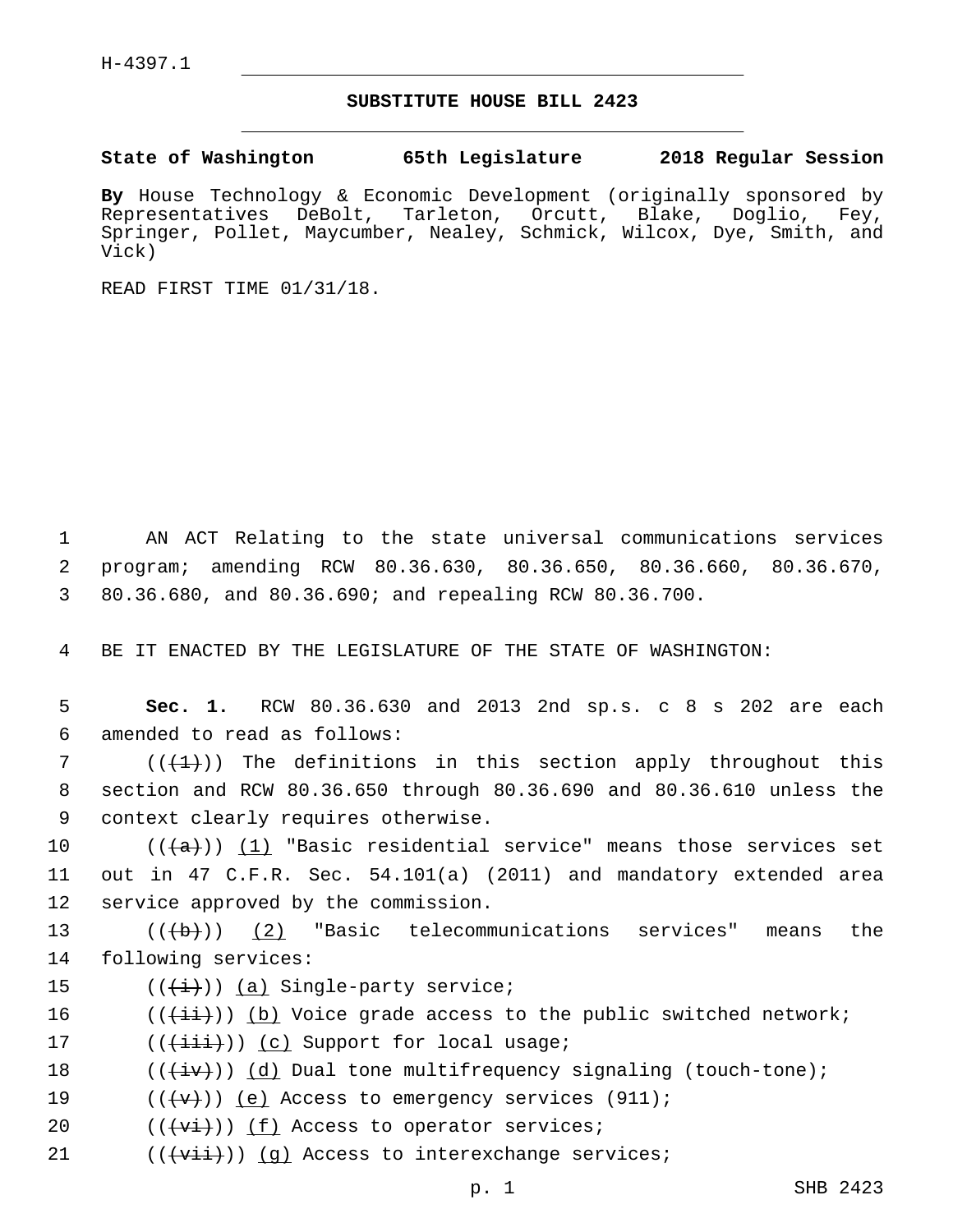1 (((+viii))) (h) Access to directory assistance; and

2  $((\overleftrightarrow{ix}))$   $(i)$  Toll limitation services.

 ( $(\text{+e})$ ) (3) "Communications provider" means a provider of communications services that assigns a working telephone number to a final consumer for intrastate wireline or wireless communications services or interconnected voice over internet protocol service, and 7 includes local exchange carriers.

8  $((+d))$   $(4)$  "Communications services" includes telecommunications 9 services and information services and any combination thereof.

10  $((+e))$   $(5)$  "Incumbent local exchange carrier" has the same 11 meaning as set forth in 47 U.S.C. Sec. 251(h).

 $((\text{+f-}))(6)$  "Incumbent public network" means the network established by incumbent local exchange carriers for the delivery of communications services to customers that is used by communications providers for origination or termination of communications services 16 by or to customers.

17 (((g)) (7) "Interconnected voice over internet protocol service" 18 means an interconnected voice over internet protocol service that: 19 (a)  $(\{\{\dagger\} \})$  Enables real-time, two-way voice communications; (b) 20  $((\{\overrightarrow{\{\pm1}}\})$  requires a broadband connection from the user's location; 21 (c) (( $\{\frac{1}{i}$ ii)) requires internet protocol-compatible customer 22 premises equipment; and (d)  $((\{\text{div}\})$ ) permits users generally to 23 receive calls that originate on the public network and to terminate 24 calls to the public network.

 $25$  (( $\frac{h}{h}$ )) (8) "Program" means the state universal communications 26 services program created in RCW 80.36.650.

27 ( $(\frac{1}{i})$ ) (9) "Telecommunications" has the same meaning as defined 28 in 47 U.S.C. Sec. 153(43).

29  $((\{\dagger\})$  (10) "Telecommunications act of 1996" means the 30 telecommunications act of 1996 (P.L. 104-104, 110 Stat. 56).

 $((\{k\})$  (11) "Working telephone number" means a north American numbering plan telephone number, or successor dialing protocol, that is developed for use in placing calls to or from the public network, 34 that enables a consumer to make or receive calls.

35  $((2)$  This section expires July 1, 2020.)

36 **Sec. 2.** RCW 80.36.650 and 2016 c 145 s 1 are each amended to read as follows:37

38 (1) A state universal communications services program is 39 established. The program is established to protect public safety and

p. 2 SHB 2423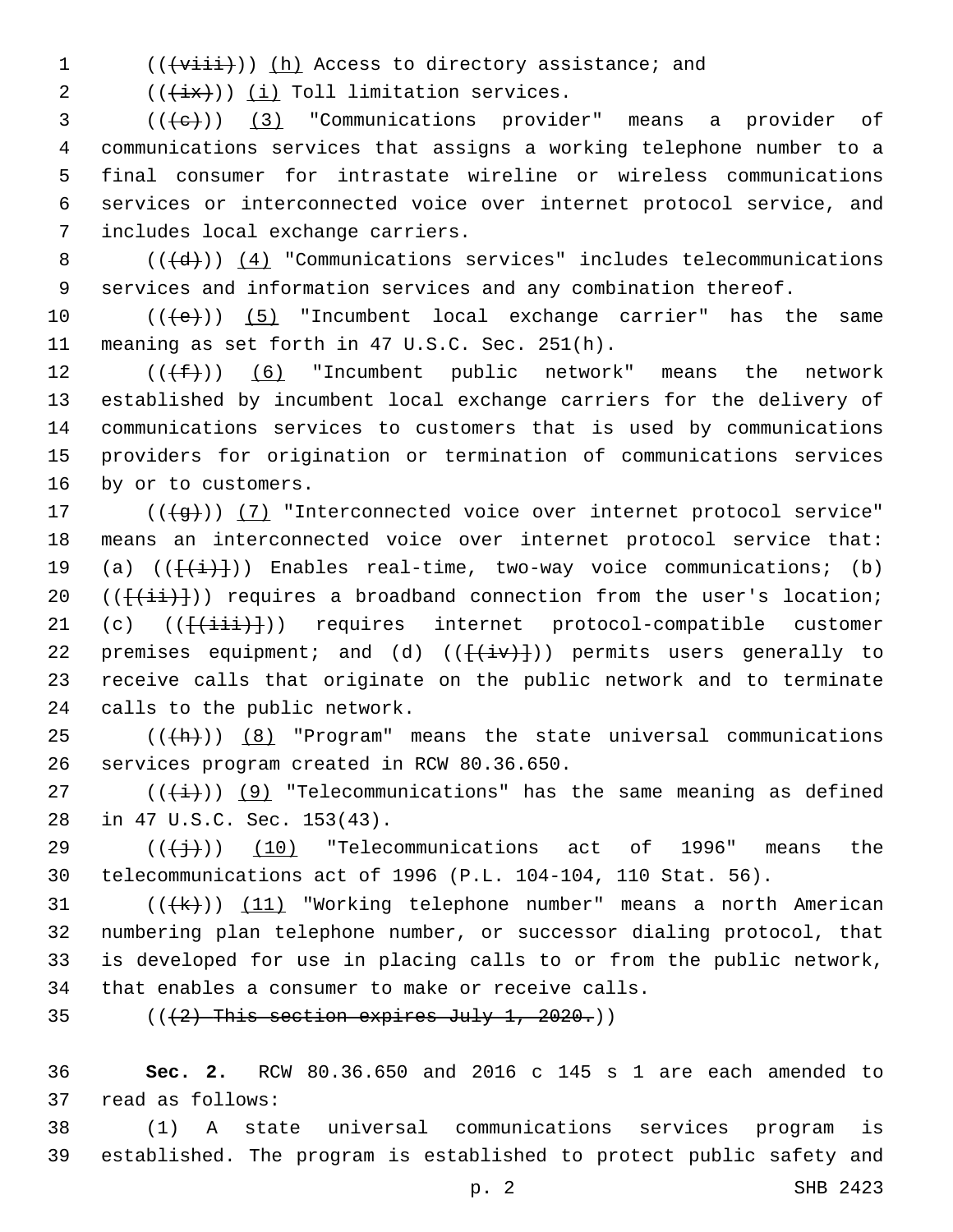welfare under the authority of the state to regulate telecommunications under Article XII, section 19 of the state Constitution. The purpose of the program is to support continued provision of basic telecommunications services under rates, terms, 5 and conditions established by the commission ((during the time over which incumbent communications providers in the state are adapting to changes in federal universal service fund and intercarrier compensation support)) and the provision, enhancement, and maintenance of broadband services, recognizing that the incumbent public network functions to provide all communications services 11 including, but not limited to, voice and broadband services.

 (2) Under the program, eligible communications providers may receive distributions from the universal communications services account created in RCW 80.36.690 in exchange for the affirmative 15 agreement to provide continued telecommunications services under the rates, terms, and conditions established by the commission under this 17 chapter and broadband services for the period covered by the distribution. The commission must implement and administer the program under terms and conditions established in RCW 80.36.630 through 80.36.690. Expenditures for the program may not exceed five million dollars per fiscal year; provided, however, that if less than five million dollars is expended in any fiscal year, the unexpended portion must be carried over to subsequent fiscal years and, unless fully expended, must be available for program expenditures in such subsequent fiscal years in addition to the five million dollars allotted for each of those subsequent fiscal years.

 (3) A communications provider is eligible to receive distributions from the account if:

 (a) The communications provider is: (i) An incumbent local exchange carrier serving fewer than forty thousand access lines in the state; or (ii) a radio communications service company providing wireless two-way voice communications service and broadband services to less than the equivalent of forty thousand access lines in the state. For purposes of determining the access line threshold in this 35 subsection, the access lines or equivalents of all wireline affiliates must be counted as a single threshold, if the lines or 37 equivalents are located in Washington;

 (b) The ((customers of the communications provider are at risk of rate instability or service interruptions or cessations absent a distribution to the provider that will allow the provider to maintain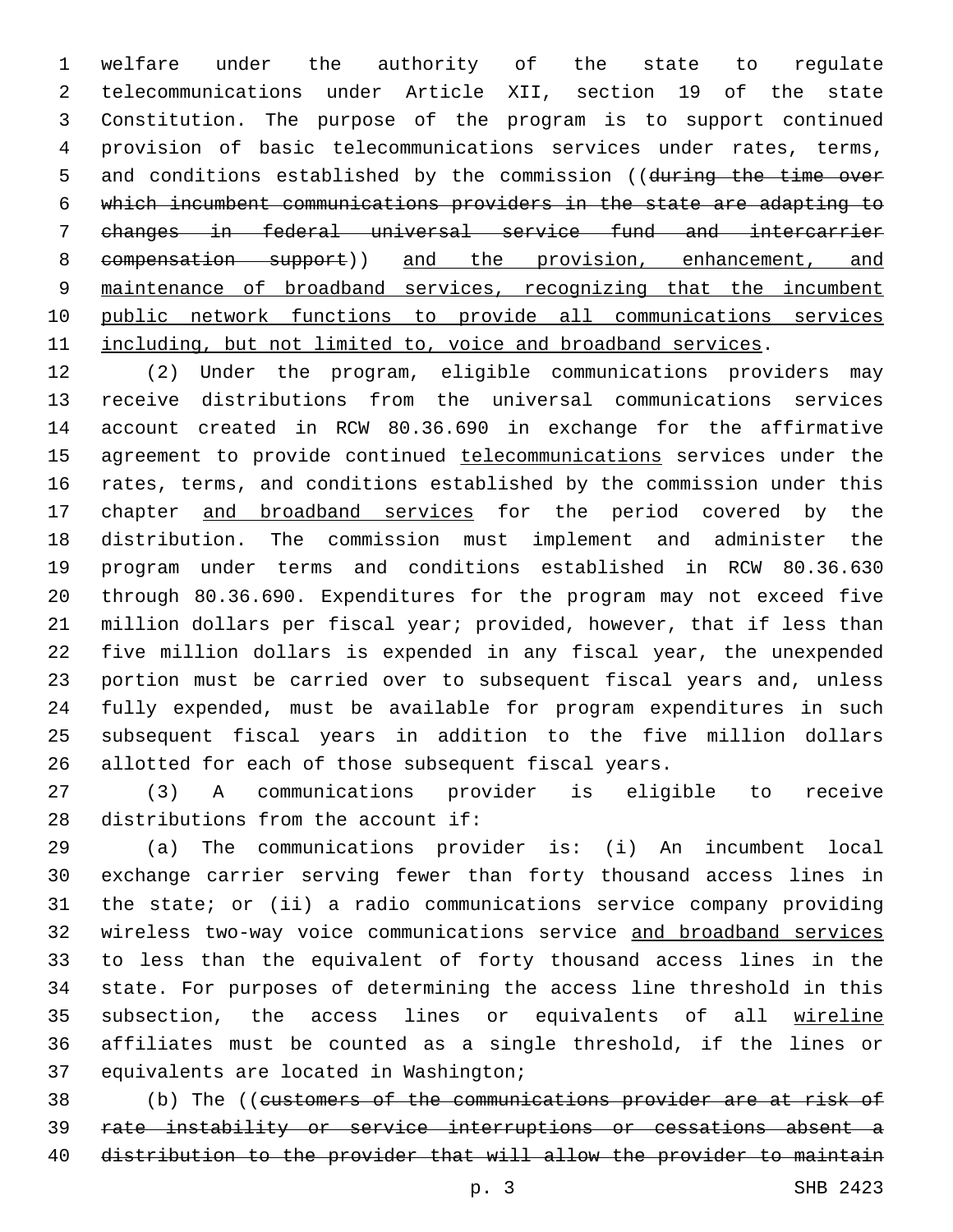1 rates reasonably close to the benchmark)) communications provider has adopted a plan to provide, enhance, or maintain broadband service in 3 its service area; and

 (c) The communications provider meets any other requirements established by the commission pertaining to the provision of communications services, including basic telecommunications services.

 (4)(a) Distributions to eligible communications providers are 8 based on ((a benchmark established by the commission. The benchmark is the rate the commission determines to be a reasonable amount customers should pay for basic residential service provided over the incumbent public network. However, if an incumbent local exchange 12 carrier is charging rates above the benchmark for the basic residential service, that provider may not seek distributions from 14 the fund for the purpose of reducing those rates to the benchmark)) 15 criterion established by the commission.

16 (b) If the program does not have sufficient funds to fully fund the distribution formula set out in (a) of this subsection, distributions must be reduced on a pro rata basis using the amounts 19 calculated for that year's program support as the basis of the pro rata calculations.

 (c) To receive a distribution under the program, an eligible communications provider must affirmatively consent to continue providing communications services to its customers under rates, terms, and conditions established by the commission pursuant to this chapter for the period covered by the distribution.

 (5) The program is funded from amounts deposited by the legislature in the universal communications services account established in RCW 80.36.690. The commission must operate the program within amounts appropriated for this purpose and deposited in the account.30

 (6) The commission must periodically review the accounts and records of any communications provider that receives distributions under the program to ensure compliance with the program and monitor 34 the providers' use of the funds.

 (((7) The commission must establish an advisory board, consisting of a reasonable balance of representatives from different types of communications providers and consumers, to advise the commission on any rules and policies governing the operation of the program.

 (8) The program terminates on June 30, 2019, and no distributions 40 may be made after that date.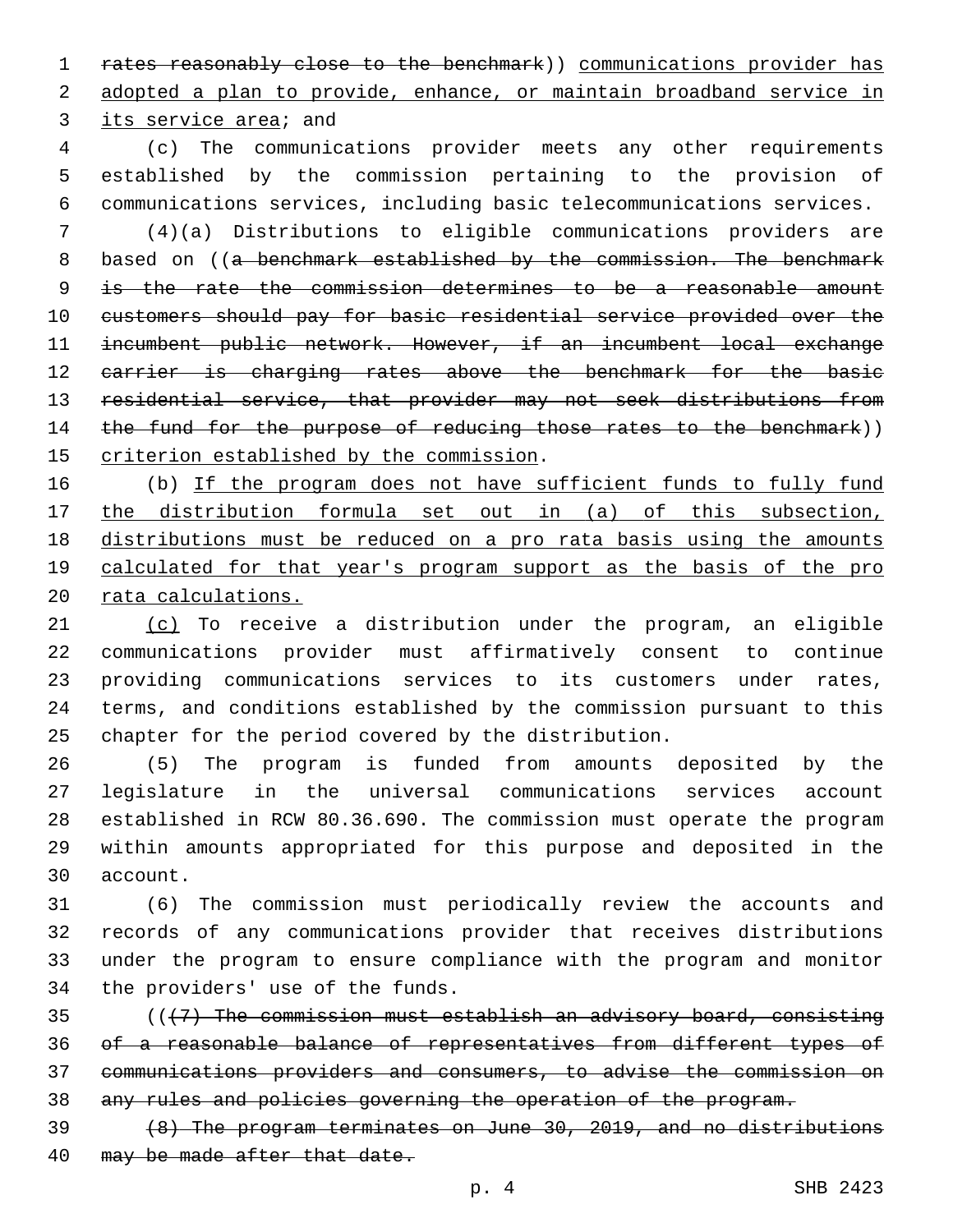(9) This section expires July 1, 2020.))

 **Sec. 3.** RCW 80.36.660 and 2013 2nd sp.s. c 8 s 204 are each 3 amended to read as follows:

 ( $(\overline{+1})$ ) To implement the program, the commission must adopt rules 5 for the following purposes:

 $((+a))$  (1) Operation of the program, including criteria for: Eligibility for distributions; use of the funds; identification of any reports or data that must be filed with the commission, including, but not limited to, how a communication provider used the distributed funds; and the communications provider's infrastructure;

11  $((+b))$   $(2)$  Operation of the universal communications services 12 account established in RCW 80.36.690; and

13 (((+e)) (3) Establishment of the ((benehmark)) formula used to 14 calculate distributions ( $\ell \dot{t}$  and

 (d) Readoption, amendment, or repeal of any existing rules adopted pursuant to RCW 80.36.610 and 80.36.620 as necessary to be consistent with RCW 80.36.630 through 80.36.690 and 80.36.610.

18  $(2)$  This section expires July 1, 2020)).

 **Sec. 4.** RCW 80.36.670 and 2013 2nd sp.s. c 8 s 205 are each 20 amended to read as follows:

 (1) In addition to any other penalties prescribed by law, the commission may impose penalties for failure to make or delays in making or filing any reports required by the commission for administration of the program. In addition, the commission may recover amounts determined to have been improperly distributed under RCW 80.36.650. For the purposes of this section, the provisions of RCW 80.04.380 through 80.04.405, inclusive, apply to all companies that receive support from the universal communications services 29 account created in RCW 80.36.690.

 (2) Any action taken under this section must be taken only after providing the affected communications provider with notice and an opportunity for a hearing, unless otherwise provided by law.

 (3) Any amounts recovered under this section must be deposited in the universal communications services account created in RCW 35 80.36.690.

 $((4)$  This section expires July 1, 2020.)